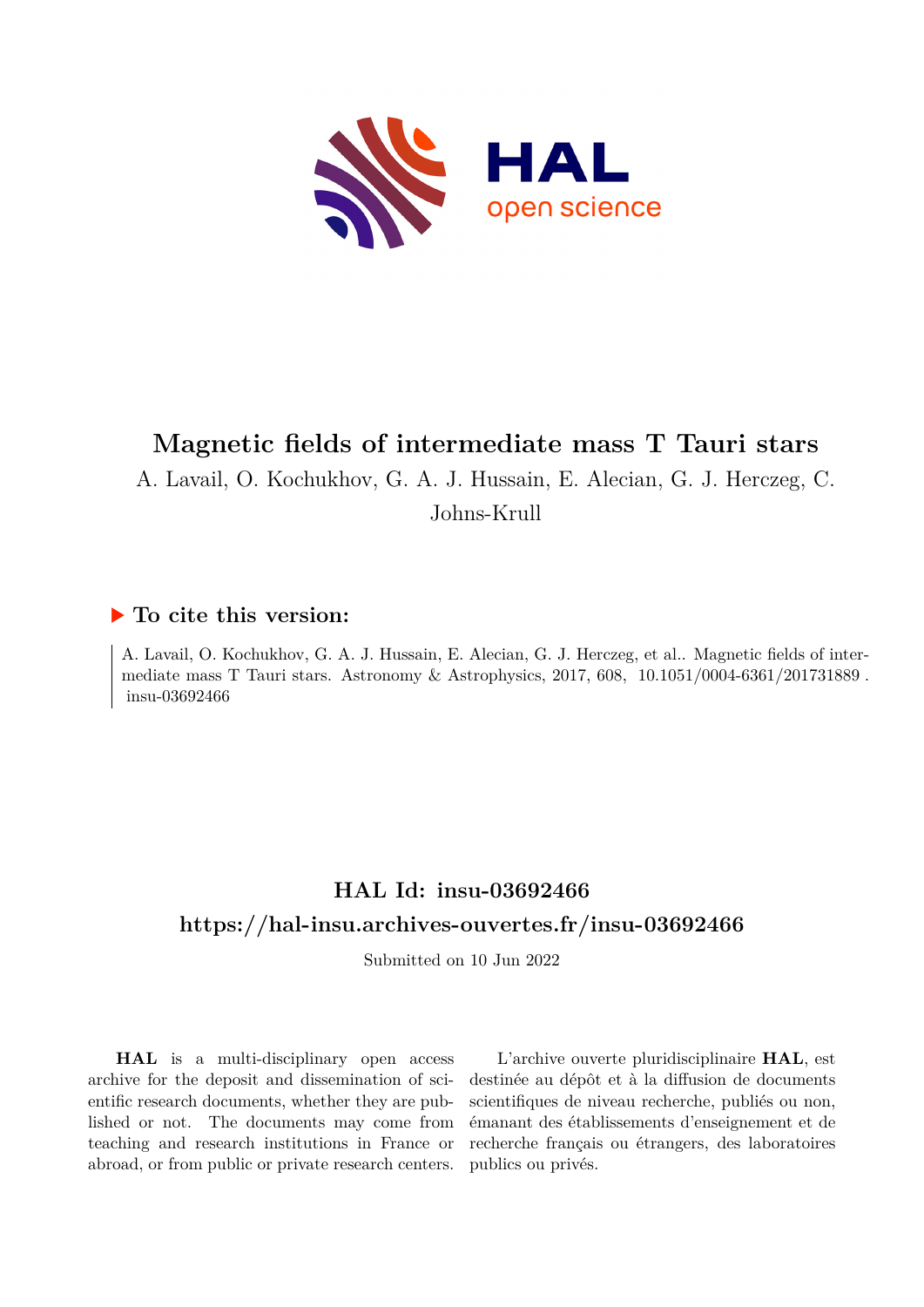A&A 608, A77 (2017) DOI: 10.1051/0004-6361/[201731889](https://doi.org/10.1051/0004-6361/201731889) c ESO 2017



# **Magnetic fields of intermediate mass T Tauri stars**

A. Lavail<sup>1, 2</sup>, O. Kochukhov<sup>1</sup>, G. A. J. Hussain<sup>2</sup>, E. Alecian<sup>3</sup>, G. J. Herczeg<sup>4</sup>, and C. Johns-Krull<sup>5</sup>

<sup>1</sup> Department of Physics and Astronomy, Uppsala University, Box 516, 751 20 Uppsala, Sweden

e-mail: alexis.lavail@physics.uu.se

<sup>2</sup> ESO, Karl-Schwarzschild-Strasse 2, 85748 Garching, Germany

<sup>3</sup> UJF-Grenoble 1/CNRS-INSU, Institut de Planétologie et d'Astrophysique de Grenoble (IPAG) UMR 5274, 38041 Grenoble, France

<sup>4</sup> The Kavli Institute for Astronomy and Astrophysics, Peking University, 100871 Beijing, PR China

<sup>5</sup> Department of Physics and Astronomy, Rice University, 6100 Main Street, Houston, TX 77005, USA

Received 4 September 2017 / Accepted 11 November 2017

#### **ABSTRACT**

Aims. In this paper, we aim to measure the strength of the surface magnetic fields for a sample of five intermediate mass T Tauri stars and one low mass T Tauri star from late-F to mid-K spectral types. While magnetic fields of T Tauri stars at the low mass range have been extensively characterized, our work complements previous studies towards the intermediate mass range; this complementary study is key to evaluate how magnetic fields evolve during the transition from a convective to a radiative core.

Methods. We studied the Zeeman broadening of magnetically sensitive spectral lines in the *H*-band spectra obtained with the CRIRES high-resolution near-infrared spectrometer. These data are modelled using magnetic spectral synthesis and model atmospheres. Additional constraints on non-magnetic line broadening mechanisms are obtained from modelling molecular lines in the *K* band or atomic lines in the optical wavelength region.

Results. We detect and measure mean surface magnetic fields for five of the six stars in our sample: CHXR 28, COUP 107, V2062 Oph, V1149 Sco, and Par 2441. Magnetic field strengths inferred from the most magnetically sensitive diagnostic line range from 0.8 to 1.8 kG. We also estimate a magnetic field strength of 1.9 kG for COUP 107 from an alternative diagnostic. The magnetic field on YLW 19 is the weakest in our sample and is marginally detected, with a strength of 0.8 kG.

Conclusions. We populate an uncharted area of the pre-main-sequence HR diagram with mean magnetic field measurements from high-resolution near-infrared spectra. Our sample of intermediate mass T Tauri stars in general exhibits weaker magnetic fields than their lower mass counterparts. Our measurements will be used in combination with other spectropolarimetric studies of intermediate mass and lower mass T Tauri stars to provide input into pre-main-sequence stellar evolutionary models.

**Key words.** stars: pre-main sequence – stars: magnetic field – line: profiles

# **1. Introduction**

Magnetic fields influence physical processes in stars at all stages of their evolution. In the pre-main-sequence (PMS) phase in particular magnetic fields govern accretion processes (see Bouvier et al. 2007; Hartmann et al. 2016 for a review of magnetospheric accretion in classical T Tauri stars), which affect stellar formation and angular momentum evolution. However, the evolution of stellar magnetic fields from the birth line, when all stars are fully convective, and along the PMS, when stars may develop a radiative core, is still not thoroughly understood.

Intermediate mass T Tauri stars (IMTTS; defined here to have mass  $1 M_{\odot} \le M \le 4 M_{\odot}$ ) are key targets to study the magnetic behaviour of PMS stars, test theories of magnetic field formation, and understand the incidence and properties of magnetic fields in more evolved stars. These IMTTS are the precursors to the PMS Herbig Ae/Be stars and eventually to the A/B type stars on the main sequence. Less than 10% of these stars host a magnetic field (Power et al. 2007; Donati & Landstreet 2009), which is generally strong, of simple structure (dipole-like), and stable over at least several decades.

A recent large spectropolarimetric survey aimed at studying the incidence of magnetism among the precursors of Aand B-type stars, Herbig Ae/Be stars, revealed similar properties (Alecian et al. 2013), indicating that the global magnetic field is likely conserved between the PMS and main-sequence phases,

and therefore must be produced at an earlier phase of evolution. As IMTTS are precursors of the Herbig Ae/Be stars, the study of their magnetic fields can shed new light on the origin of magnetic fields in intermediate mass stars.

Magnetic fields in T Tauri stars have been investigated either by measuring the magnetic broadening of the intensity profiles of infrared Ti<sub>I</sub> lines around 22 000 Å (Johns-Krull 2007 – hereafter JK07; Yang et al. 2008; Yang & Johns-Krull 2011) or using the Zeeman Doppler imaging modelling of circular polarization spectra (Donati et al. 2007, 2008; Hussain et al. 2009, reviewed in Hussain 2012). The former method is the only method that is capable of providing an unbiased estimate of the total magnetic flux since polarimetric observables are severely affected by cancellation of opposite polarities at small spatial scales. For their sample of 14 classical T Tauri stars, JK07 measured mean magnetic field strengths from 1.12 kG to 2.90 kG and found no significant correlation between the observed field strengths and field strengths predicted by simple magnetospheric accretion models. Yang & Johns-Krull (2011) measured field strengths ranging from 1.30 to 3.45 kG in their sample of 14 additional T Tauri stars and reported that there is no correlation between field strengths  $\langle B \rangle$  and stellar age for the entire sample of 33 T Tauri stars studied using magnetic line broadening. However, they found that magnetic fluxes  $4\pi R_*^2 \langle B \rangle$  decrease steadily with stellar age with stellar age.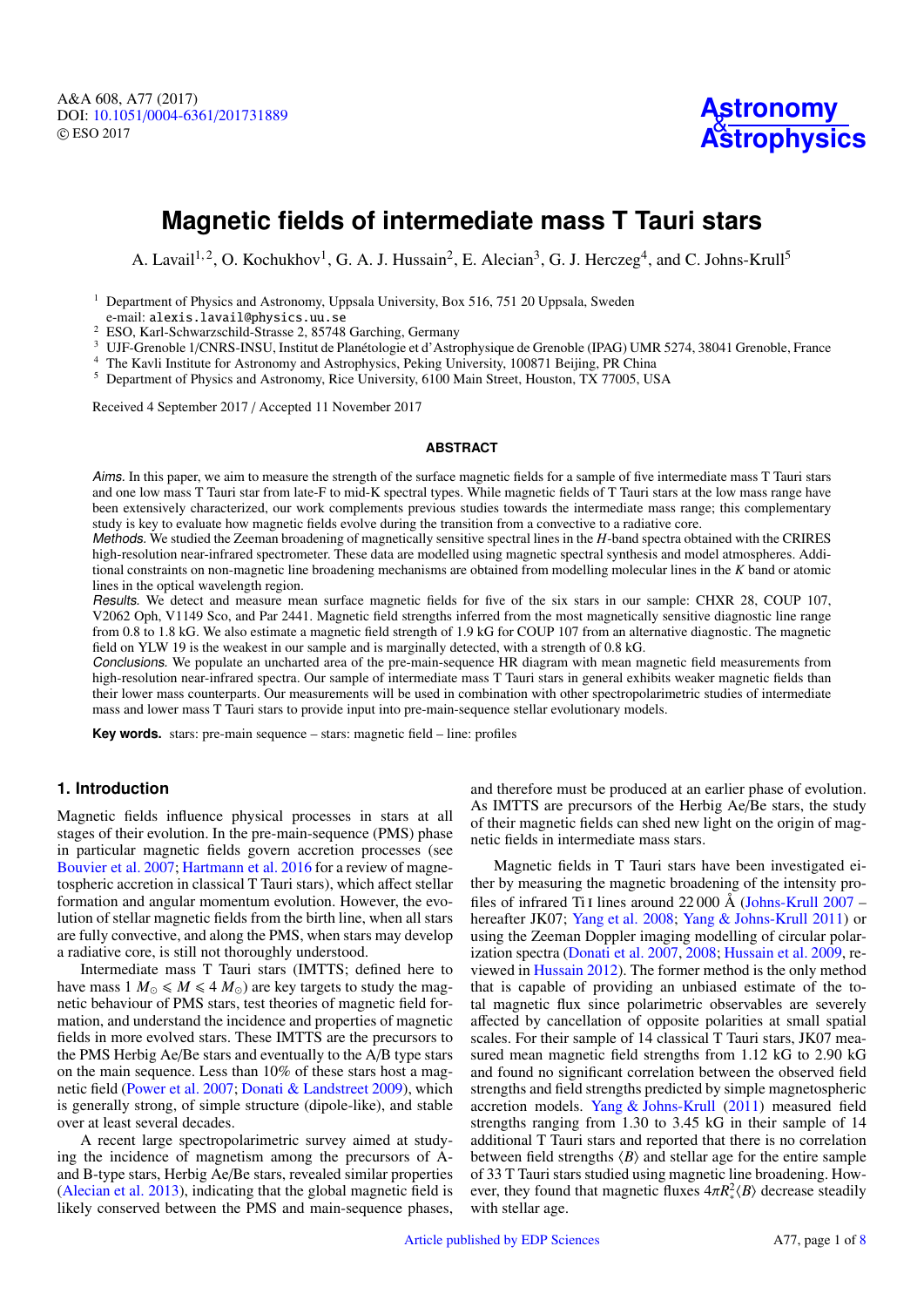In this paper, we report magnetic field strengths for a sample of six additional T Tauri stars obtained using magnetic line broadening measurements. Our targets are mostly in the intermediate mass range, with masses ranging from 1.1  $M_{\odot}$  to 2.0  $M_{\odot}$ , which has not been investigated as well as the lower mass range of the classical T Tauri star regime. One target (CHXR 28) is however in the low mass end at  $0.6 M_{\odot}$ . Considering the range of spectral types of our sample, well-established cool stars magnetic diagnostics such as Ti I lines around  $22\,200\;$ Å and FeH lines around 10 000 Å are unsuitable. We instead use Fe I lines around 15 650 Å – used by Valenti et al. (1995) to analyse the spectra of the active K2V star  $\epsilon$  Eridani – which are deep enough in our spectra.

This paper is organized as follows. In Sect. 2, we discuss the acquisition and reduction of CRIRES spectra in the near-infrared *H* and *K* bands used in our study. We describe our methods to estimate projected rotational velocities vsin *<sup>i</sup>*, analyse the Zeeman broadening of magnetically sensitive spectral lines, and estimate mean magnetic field modulus  $\langle B \rangle$  in Sect. 3. We report our measurements for each star in the sample in Sect. 4 and discuss our results in Sect. 5.

#### **2. Observations and data reduction**

We observed six stars with the high-resolution near-infrared CRIRES spectrograph (Kaeufl et al. 2004) mounted at the Very Large Telescope to obtain high-resolution,  $R \approx 10^5$ , spectra in the *H* and *K* band. The journal of our observations is presented in Table 1. The CRIRES adaptive optics correction improved the seeing to  $0.25$ " in the *H* band and  $0.16$ " in the *K* band. The stars were placed in the 0.2" slit, which yields a spectral res-<br>olution of  $R = 10^5$ . The dispersed light was recorded by four olution of  $\bar{R} = 10^5$ . The dispersed light was recorded by four  $512 \times 1024$  detectors, producing four distinct spectra that each cover ~1500 km s<sup>-1</sup> and are separated by ~400 km s<sup>-1</sup>. The data were obtained in ABBA nods to improve background correction.

Data were reduced with custom-written codes in IDL. The AB and, separately, the BA pairs were subtracted from each other first. Bad pixels were eliminated using a cosmic ray rejection routine. The spectra for each exposure were then obtained by summing the number of counts over  $a \pm 0.5$ " ( $\pm 6$  pixels) extraction region. Nearby regions on the detector were used to subtraction region. Nearby regions on the detector were used to subtract any residual flux. The odd-even effect on detectors 1 and 4 was corrected on each individual spectrum. The four spectra were then individually normalized. The total spectrum was calculated from the median of each pixel whenever multiple exposures of the same target in a given wavelength region were available. The wavelength scale was calculated using telluric absorption lines and had an rms precision of  $0.05-0.2 \text{ km s}^{-1}$  depending on the segment. Telluric absorption was corrected with observations of A-type stars immediately following our science observations. The wavelength scale was then shifted to the heliocentric velocity frame. The reduced spectra are shown in Fig. 1.

CHXR 28 is part of a triple system with a tight companion (Ab separated by  $0.142$ ") and a wide companion (B) located  $1.85''$  from the tight subsystem (Lafrenière et al. 2008). The A and B components are resolved and the slit was aligned along the position angle between the two components. The spectra of both components were resolved on the detector and were extracted separately. Both components were first fit with Gaussian profiles at each pixel to minimize contamination. The Gaussian profile of one component was then subtracted off the detector, leaving the remaining component. We discarded the spectra of the cooler secondary component CHX 10B and studied only the



[Fig. 1.](http://dexter.edpsciences.org/applet.php?DOI=10.1051/0004-6361/201731889&pdf_id=1) Normalized CRIRES spectra in the *H* band (*upper panel*) and the *K* band (*lower panel*). The spectra are shifted vertically with stellar effective temperature rising upwards. The arrows in the upper panel indicate the spectral lines used in the magnetic field analysis. The central arrow indicates the magnetically sensitive spectral line Fe  $I$  15 648.5 Å with  $q_{\text{eff}} = 3$ .

primary CHX 10A (CHXR 28). V1149 Sco was observed twice on the same night in both *H* and *K* bands. We co-added the individual spectra to improve the signal-to-noise ratio (S/N) to more than 200 in the *H*-band setting.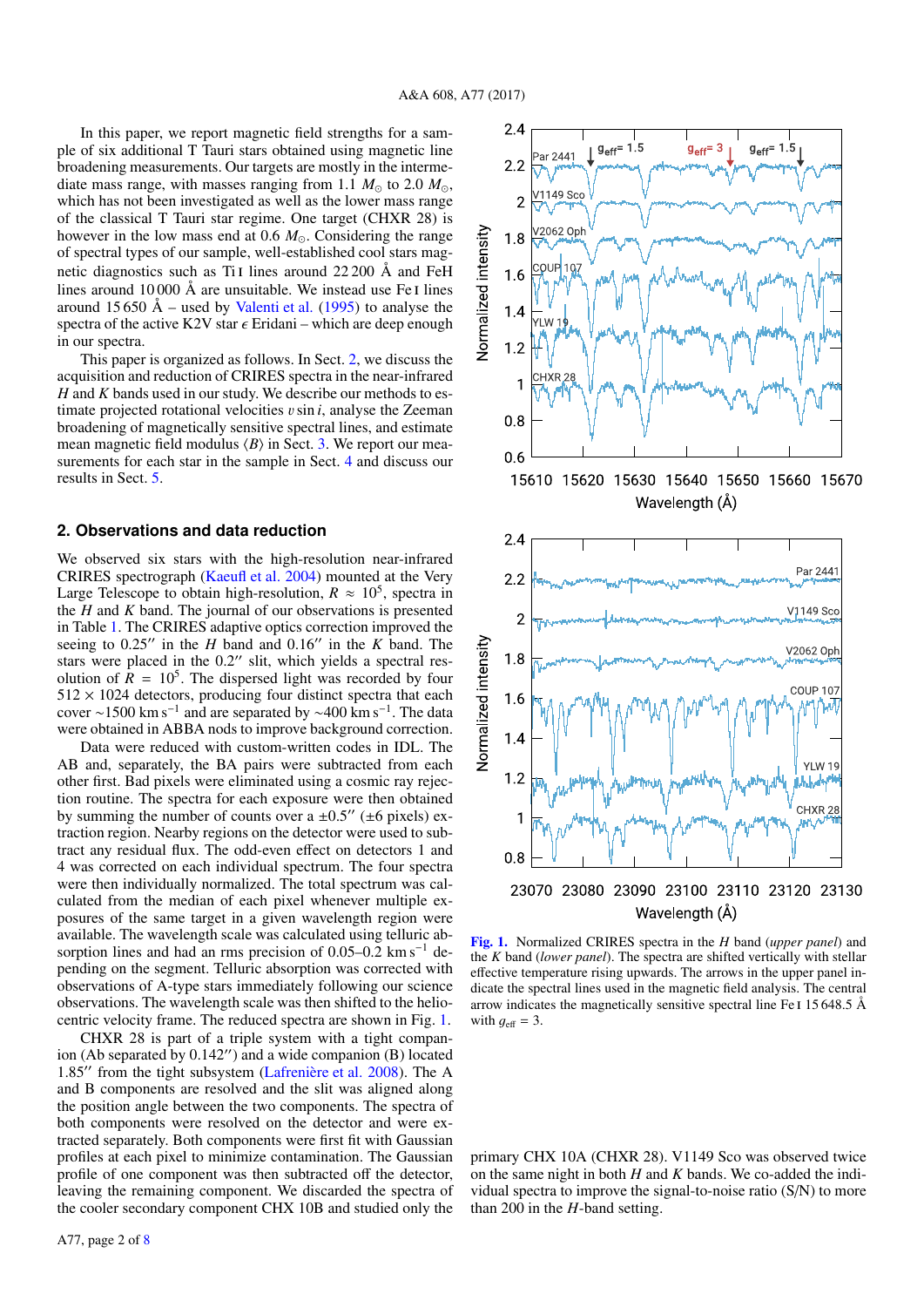Table 1. Journal of observations.

| Target              | Other name    | UT date    | UT time at start | Wavelength setting | Integration time (s) | S/N |
|---------------------|---------------|------------|------------------|--------------------|----------------------|-----|
|                     |               |            |                  |                    |                      |     |
| CHXR <sub>28</sub>  | CHX 10a       | 2012-08-10 | 00:00:12         | 1574.4 nm          | 720                  | 84  |
|                     |               | 2012-08-10 | 00:16:48         | 2325.2 nm          | 960                  | 67  |
| <b>YLW 19</b>       | ISO-Oph 1     | 2012-07-31 | 03:11:41         | 1574.4 nm          | 1200                 | 70  |
|                     |               | 2012-07-31 | 03:36:04         | 2325.2 nm          | 1200                 | 55  |
|                     |               |            |                  |                    |                      |     |
| COUP <sub>107</sub> | KM Ori        | 2012-12-26 | 01:47:23         | 1574.4 nm          | 1200                 | 86  |
|                     |               | 2012-12-26 | 02:12:54         | 2325.0 nm          | 1200                 | 48  |
|                     |               |            |                  |                    |                      |     |
| V2062 Oph           | <b>ROX 44</b> | 2012-05-01 | 05:03:01         | 1574.4 nm          | 720                  | 147 |
|                     |               | 2012-05-01 | 05:19:37         | 2325.2 nm          | 960                  | 146 |
| V1149 Sco           | HD 143006     | 2012-05-01 | 04:04:11         | 1574.4 nm          | 720                  | 156 |
|                     |               | 2012-05-01 | 06:47:56         | 1574.4 nm          | 720                  | 169 |
|                     |               | 2012-05-01 | 04:19:47         | 2325.2 nm          | 720                  | 199 |
|                     |               | 2012-05-01 | 07:04:07         | 2325.2 nm          | 720                  | 151 |
|                     |               |            |                  |                    |                      |     |
| Par 2441            | HD 294260     | 2012-11-08 | 06:32:56         | 1574.4 nm          | 1200                 | 145 |
|                     |               | 2012-11-08 | 06:57:30         | 2325.2 nm          | 1200                 | 133 |

#### **3. Magnetic analysis methods**

### 3.1. Basic principles

Our analysis relies on the comparison between observed and synthetic intensity profiles of absorption lines in the nearinfrared *H* and *K* bands (around  $15600$  and  $23000$  Å, respectively). Specifically, our aim is to detect the magnetic broadening – also called Zeeman broadening – of spectral lines. The presence of a magnetic field splits the lower and upper levels of atomic transitions according to their Landé factors and *J* quantum numbers, leading to the splitting of spectral lines into groups of  $\sigma$  and  $\pi$  components. In cool stars, owing to the combination of magnetic field strengths and projected rotational velocities involved, this splitting tends to result in additional line broadening rather than in overall line splitting. The additional width of the Zeeman-broadened spectral line is proportional to the strength of the magnetic field, to the square of the wavelength, and to the effective Landé factor of the spectral line, according to the following formula:

 $\Delta \lambda_B = 4.67 \times 10^{-7} g_{\text{eff}} \lambda_0^2 \langle B \rangle$ 

where the wavelength of the centre of the line  $\lambda_0$  is in Å, the magnetic field modulus averaged over the stellar surface  $\langle B \rangle$  is in kG, and the effective Landé factor  $q_{\text{eff}}$  is unitless.

The magnetic broadening is sensitive to the magnetic fields at all spatial scales that affect the formation of photospheric lines. However, the geometry of the magnetic field cannot be meaningfully recovered unless the Zeeman components are fully resolved. As a consequence, a homogeneous purely radial field – or a simple distribution of field strengths – is commonly assumed by the magnetic broadening analyses; see Hussain & Alecian (2014) for a comparison of magnetic broadening and ZDI methods applied to PMS stars.

The effective Landé factor represents the sensitivity of the spectral line to the magnetic field and measures the wavelength separation between the centre of gravity of  $\sigma$  components and the line centre (Landi Degl'Innocenti 1982). In our spectral synthesis we used detailed Zeeman splitting patterns for each transition. When available, these splitting patterns were derived from the Landé factors of upper and lower atomic levels listed in the VALD3 (Ryabchikova et al. 2015) database. In other cases, we computed Landé factors under the assumption of LS coupling.

To obtain a more robust estimate of the magnetic field, it is advantageous to measure Zeeman broadening at long wavelengths, typically in the near-infrared, and of magnetically sensitive spectral lines, with a high effective Landé factor. It is the most efficient method to reliably estimate magnetic field strength in cool stars and in IMTTS.

#### 3.2. Magnetic spectral synthesis

In our analysis, we assume solar abundance and adopted a microturbulence  $(v_{\text{mic}})$  of 2 km s<sup>-1</sup> while neglecting macroturbulence, and accounted for the instrumental  $R = 100000$  broadening. Furthermore, a simple magnetic field configuration is assumed in which the magnetic field is purely radial, with constant strength over the entire stellar surface. Alternatively, if the spectral lines exhibited complex shapes, in particular the  $g_{\text{eff}} = 3 \text{ Fe I}$ line at 15 648.5 Å, we adopted a two-component model in which a fraction of the stellar surface is covered with a magnetic field of constant strength, while the rest is non-magnetic. To create synthetic spectra, we adopted values of the effective temperature from the literature (see Table 3) and assumed a log q value of 3.5. We used a grid of MARCS model atmospheres (Gustafsson et al. 2008), which have a step in effective temperature of 250 K. We chose the grid models with the closest  $T_{\text{eff}}$  to our targets. The synthetic spectra have been generated via the magnetic spectral synthesis code SYNMAST (Kochukhov 2007) which numerically treats the polarized radiative transfer for a list of atomic and molecular lines in a given input model atmosphere. Line blending and individual Zeeman patterns are treated in detail.

### 3.3. Improvement of oscillator strengths

The first step of our analysis consisted of improving the quality of the oscillator strengths obtained from VALD3. Corrections to the oscillator strength values change the depth of spectral lines,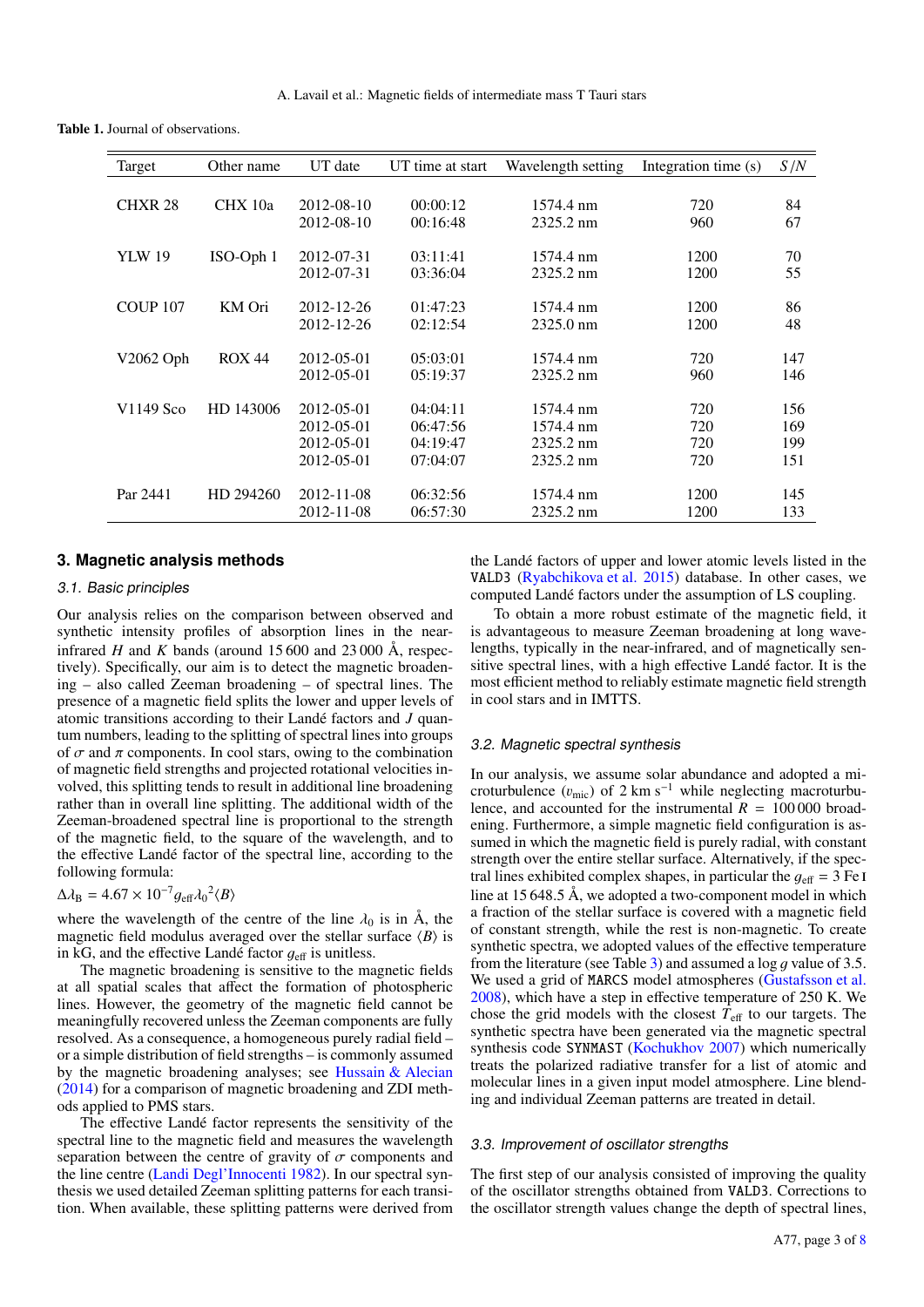

[Fig. 2.](http://dexter.edpsciences.org/applet.php?DOI=10.1051/0004-6361/201731889&pdf_id=2) Observed solar spectrum in the *H* band from Livingston & Wallace (1991) (blue thick line) compared with synthetic spectra generated with the original oscillator strengths from VALD3 (grey thin line) and corrected oscillator strengths (black thick line). The spectral line indicated with the red arrow is the high Landé factor line Fe  $I$  15 648.5 Å used in this study.

Table 2. Magnetic diagnostics with effective Landé factor and oscillator strengths used in this work.

| Wavelength<br>$(\AA)$ | $\log af$ | $g_{\text{eff}}$ |
|-----------------------|-----------|------------------|
| 15621.654             | $+0.59$   | 1.5              |
| 15648.510             | $-0.68$   | 3.0              |
| 15 662,013            | $+0.37$   | 15               |

but not their widths. Therefore, the magnetic field strength  $\langle B \rangle$ values that we derive from the Zeeman broadening measurements, which depend primarily on the spectral line widths, are largely unaffected. However, incorrect oscillator strengths can affect our results if we use moderately blended lines, in case there is a relative oscillator strength error between the main component and the blending line.

To correct oscillator strengths, we computed a synthetic solar spectrum for the wavelength region covered by our CRIRES observations in the *H* band; we used the same method as that employed when producing synthetic spectra for our targets via the MARCS model atmosphere with solar parameters and compared this solar synthetic spectrum to the solar observations from Livingston & Wallace (1991). We then used BINMAG4<sup>1</sup> to adjust the oscillator strength of individual lines automatically, by fitting the synthetic spectrum to the observations via  $\chi^2$  minimization.<br>The improvement in the fit of the synthetic spectrum to the ob-The improvement in the fit of the synthetic spectrum to the observed solar spectrum is shown in Fig. 2.

#### 3.4. Determination of mean field modulus

One line in our wavelength range is very magnetically sensitive; i.e. the Fe I line at 15 648.5 Å, with  $q_{\text{eff}} = 3$ . However, this line can either be blended or too weak for some of our targets to yield a reliable estimate of the magnetic field strength. Therefore we also used two stronger lines, which are less magnetically sensitive; i.e. the Fe I lines at 15 622 Å and 15 662 Å with  $q_{\text{eff}} = 1.5$ . These features still provide diagnostics as sensitive as the best diagnostics in the optical. Table 2 lists the spectral lines used as diagnostics in this paper, together with their effective Landé factors  $q_{\text{eff}}$  and oscillator strengths.

To constrain non-magnetic broadening (e.g. vsin *<sup>i</sup>*) of the cooler targets (CHXR 28, YLW 19, and COUP 107), we used magnetically insensitive CO lines in the *K* band, typically the strongest CO lines at 23 072 Å, 23 083 Å, and 23 094 Å.



[Fig. 3.](http://dexter.edpsciences.org/applet.php?DOI=10.1051/0004-6361/201731889&pdf_id=3) Observed and synthetic spectra of COUP 107, YLW 19, and CHXR 28 in the *K* band with the molecular CO lines used for the determination of vsin *<sup>i</sup>*.

The hotter targets (V2062 Oph, V1149 Sco, and Par 2441) do not have strong enough spectral features in this *K*-band wavelength setting. Instead, for V1149 Sco and Par 2441, we used strong optical unblended Fe I lines with low  $g_{\text{eff}}$  values in  $R = 65000$  archival ESPaDOnS spectra retrieved from the PolarBase database (Petit et al. 2014). The ESPaDOnS instrument is a high-resolution spectropolarimeter mounted on the 3.6 m Canada-France-Hawaii Telescope. For V2062 Oph, the same strong optical unblended Fe<sub>I</sub> lines were modelled in a  $R = 66000$  archival spectrum<sup>2</sup> from the UVES echelle spectrograph (Dekker et al. 2000) mounted at the ESO UT2 Very Large Telescope. We adopted fixed values for non-magnetic broadening parameters other than for vsin *i*, where  $v_{\text{mic}} = 2 \text{ km s}^{-1}$  and  $v_{\text{max}} = 0 \text{ km s}^{-1}$ . The values of vsin *i* and their associated 1 $\sigma$  $v_{\text{mac}} = 0 \text{ km s}^{-1}$ . The values of vsin *i* and their associated 1 $\sigma$ <br>uncertainties were determined through  $v^2$  minimization. These uncertainties were determined through  $\chi^2$  minimization. These<br>results are presented in Table 3. The best fits to the K-band results are presented in Table 3. The best fits to the *K*-band CRIRES spectra of CHXR 28, YLW 19, and COUP 107 are shown in Fig. 3. The best fits to the optical spectra of V1149 Sco, Par 2441, and V2062 Oph are shown in Fig. 4.

For each of our targets, we produced a grid of synthetic spectra using our corrected oscillator strengths, where the strength of the magnetic field is assumed to be purely radial and covering the entire stellar surface, and is allowed to vary between 0.0 kG to 6.0 kG in increments of 0.1 kG. For each value of  $\langle B \rangle$  we compared the synthetic spectrum with the observed spectrum in narrow windows centred on the three spectral lines of interest: Fe i 15 648.5 Å, Fe i 15 622 Å, and Fe i 15 662 Å. However, in the case of CHXR 28 and V1149 Sco, the Fe I line at 15 648.5 Å has a complex, approximately triangular shape, which is not

<sup>1</sup> <http://www.astro.uu.se/~oleg/binmag.html>

<sup>&</sup>lt;sup>2</sup> The UVES spectrum was retrieved through the ESO Science Archive Facility.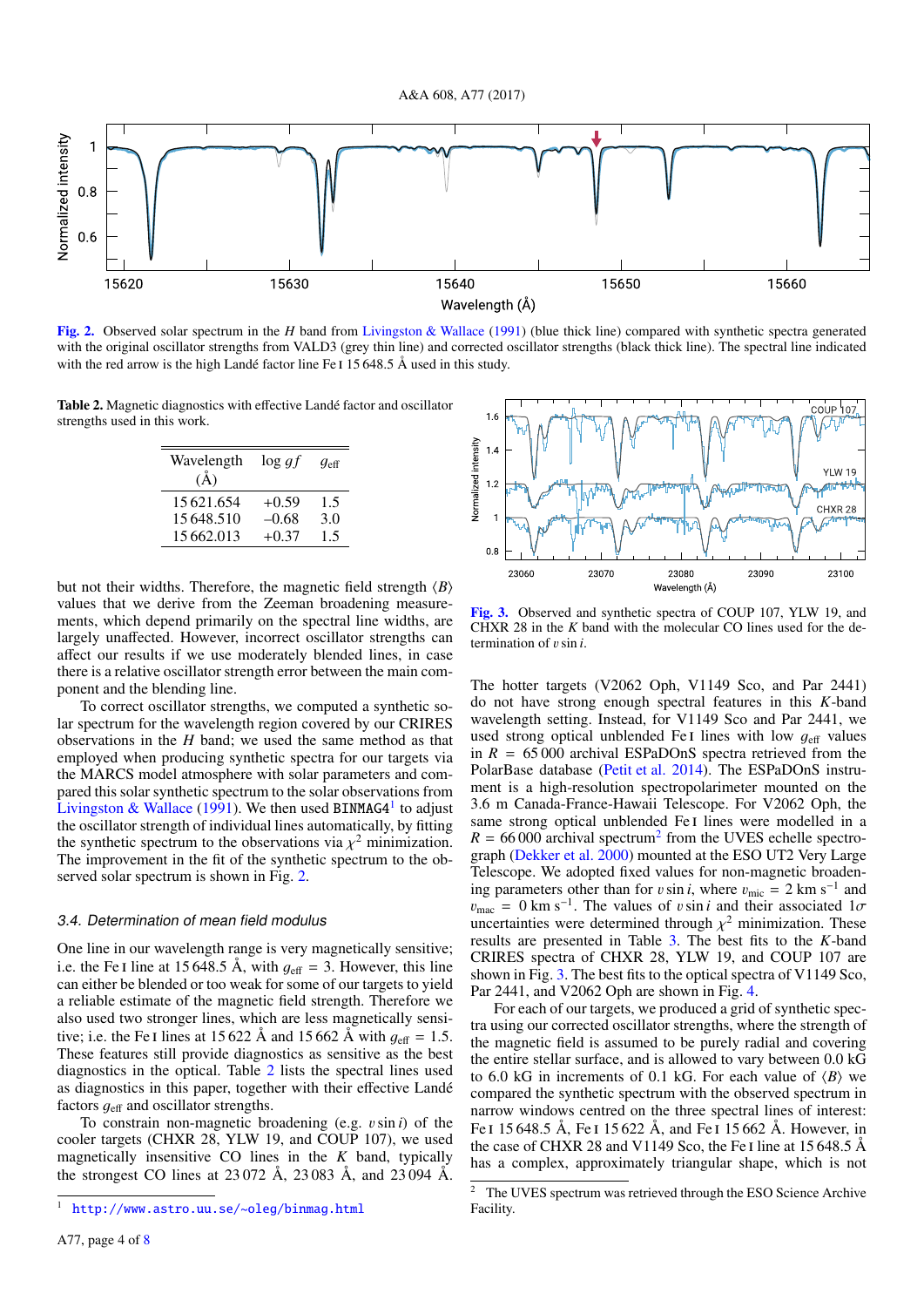Table 3. Parameters of the studied stars.

÷,

| <b>Stars</b>       | Spectral type  | $T_{\text{eff}}$<br>(K) | $v \sin i$<br>$(km s^{-1})$ | <b>Mass</b><br>$(M_{\odot})$ | References          |
|--------------------|----------------|-------------------------|-----------------------------|------------------------------|---------------------|
| CHXR <sub>28</sub> | K7             | 4060                    | $7.5 + 1.1$                 | 0.60                         | H97, D13            |
| YLW 19             | K4             | 4590                    | $10.5 \pm 1.1$              | 1.10                         | E11                 |
| COUP 107           | $K0-K4$        | 4730                    | $6.5 \pm 1.1$               | 1.40                         | H97, DR12           |
| V2062 Oph          | K3             | 4730                    | $17.5 \pm 1.0$              | 1.25                         | BA92, W16           |
| V1149 Sco          | $G5-G8$        | 5875                    | $11.5 \pm 1.9$              | 1.15                         | S06, G07, T07, LM12 |
| Par 2441           | F <sub>9</sub> | 6115                    | $13.0 \pm 1.2$              | 2.00                         | CO <sub>4</sub>     |
|                    |                |                         |                             |                              |                     |

Notes. The stellar masses have been estimated with the luminosities and effective temperatures from the litterature, using the Yale–Potsdam Stellar Isochrones grid (Spada et al. 2017).

References. (BA92) Bouvier & Appenzeller (1992); (C04) Calvet et al. (2004); (D13) Daemgen et al. (2013); (DR12) Da Rio et al. (2012); (E11) Erickson et al. (2011); (G07) Grankin et al. (2007); (H97) Hillenbrand (1997); (LM12) Luhman & Mamajek (2012); (S06) Suárez et al. (2006); (T07) Takeda et al. (2007) (W16) Willson et al. (2016).



[Fig. 4.](http://dexter.edpsciences.org/applet.php?DOI=10.1051/0004-6361/201731889&pdf_id=4) Observed and synthetic spectra of V2062 Oph, Par 2441, and V1149 Sco in the optical domain.

reproduced well with a simple one-component magnetic model, where the entire surface of the star is covered with an uniform magnetic field strength. For these two targets, we used a twocomponent magnetic model, which covers a given fraction of the surface with a constant magnetic field strength and the rest with a null magnetic field. We allowed two parameters of this model to vary while fitting the spectral lines: the strength of the magnetic field and fraction of the stellar surface covered with magnetic field, also called the filling factor. We adopted the filling factor and field strength corresponding to the best fit of the Fe I line at  $15648.5 \text{ Å}$ .

T Tauri stars commonly exhibit veiling, or an excess of continuum intensity, causing the spectral lines to be shallower. To account for the veiling of spectral lines, it is customary to apply a scaling factor, or a veiling factor, to normalized synthetic spectra, which has the effect of reducing the depth of spectral lines with respect to the continuum level. We let the veiling factor vary for each set of spectral lines and for each couple of  $\langle B \rangle$  and v sin *i*, adopting the value leading to the minimal  $\chi^2$ . In other words, in this study we only use information from line shapes and do not this study we only use information from line shapes and do not rely in any way on the strength of spectral lines, which can also be affected by the magnetic field through the magnetic intensification mechanism. Figure 5 illustrates how the observed spectral lines of CHXR 28 can be fitted well with a magnetic synthetic spectra. With no magnetic field, the spectral lines are too narrow and do not reproduce the shape of observed line profiles.

The same method was used to compute the  $\chi^2$  and confidence<br>ryals for the one-component and two-component magnetic intervals for the one-component and two-component magnetic



[Fig. 5.](http://dexter.edpsciences.org/applet.php?DOI=10.1051/0004-6361/201731889&pdf_id=5) Comparison of the observed spectra (blue histogram), the magnetic synthetic spectra, yielding the best fit to the observations (black thick line) and the non-magnetic synthetic spectra (grey thin line) for the three lines of interest Fe i 15 622 Å (*left*), Fe i 15 648.5 Å (*middle*), and Fe i 15 662 Å (*right*) of CHXR 28.

models, following Kochukhov et al. (2013). First, we computed a grid of  $\chi^2$  by fitting the synthetic spectra to the observations as<br>a function of usin i and (B). We only retained grid points with  $v^2$ a function of vsin *i* and  $\langle B \rangle$ . We only retained grid points with  $\chi^2$  values within  $1\sigma$  from the minimum  $v^2$  which have usin *i* values values within  $1\sigma$  from the minimum  $\chi^2$ , which have *v* sin *i* values within the independently determined lower and upper limits ues within the independently determined lower and upper limits, as illustrated by Fig. 6. The difference between the highly magnetically sensitive ( $g_{\text{eff}}$  = 3) Fe I line at 15 648.5 Å and the two  $q_{\text{eff}} = 1.5$  Fe I lines is clear; the latter has a weak dependence on  $\langle B \rangle$ , therefore putting weaker constraints on the field strength for a given vsin *<sup>i</sup>*.

# **4. Results**

# 4.1. CHXR 28

CHXR 28 (CHX 10A) has been identified as a member of the Cha I star-forming region (Luhman 2004, 2007). The *H*band spectrum of CHXR 28 shows a complex-shaped Fe I line at 15 648.5 Å, leading us to use a two-component magnetic model. The two-component model performs significantly better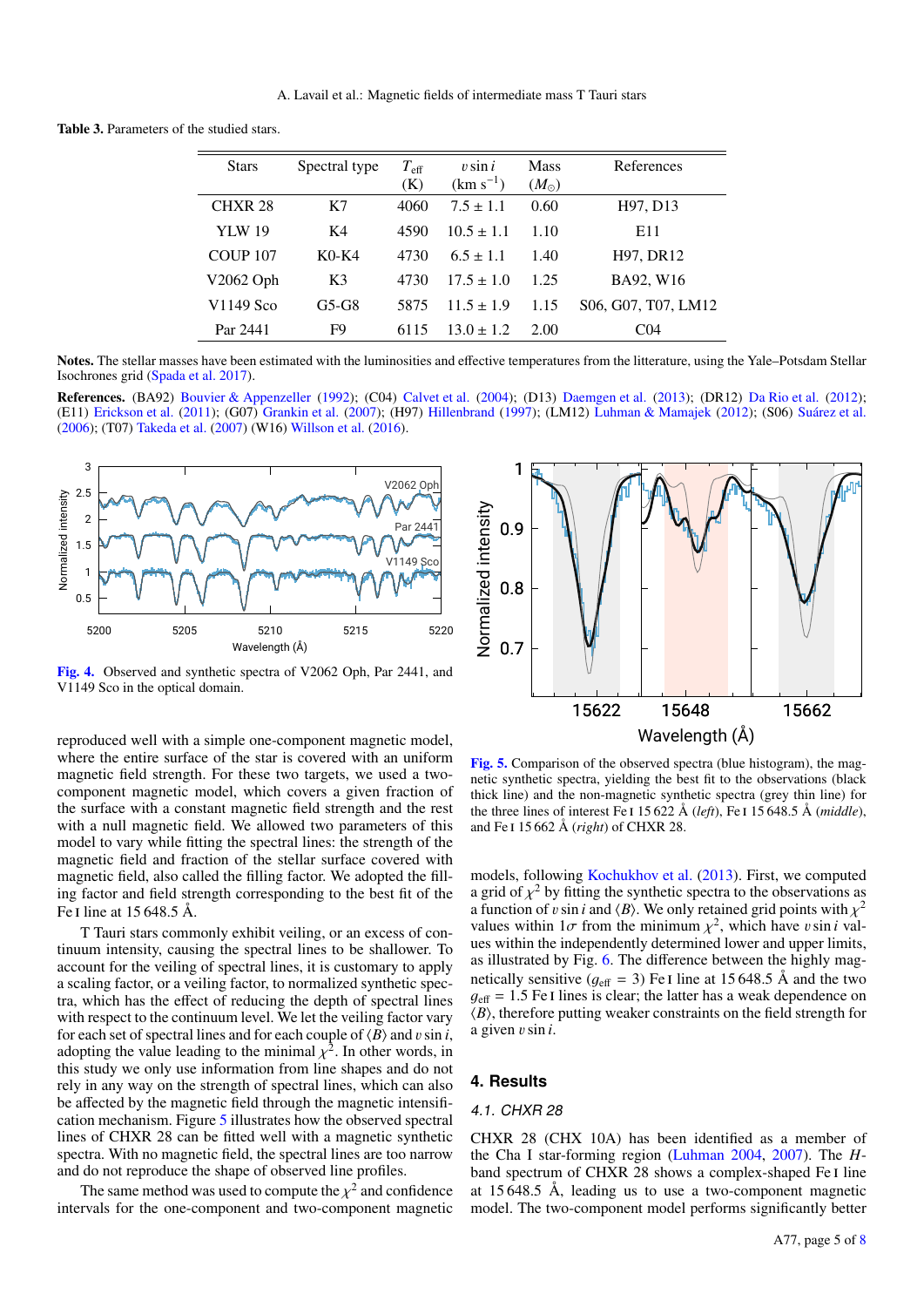Table 4. Magnetic field measurement results.

| Star                |     | $\langle B \rangle_3$ |     |     | $\langle B \rangle_{1.5}$ |     |
|---------------------|-----|-----------------------|-----|-----|---------------------------|-----|
|                     |     | (kG)                  |     |     | (kG)                      |     |
|                     | min | best                  | max | mnn | hest                      | max |
| CHXR <sub>28</sub>  | 1.3 | 1.5                   | 1.7 | 2.2 | 2.4                       | 2.7 |
| <b>YLW 19</b>       | 0.2 | 0.8                   | 1.0 | 0.0 | 1.7                       | 2.4 |
| COUP <sub>107</sub> |     |                       |     | 1.7 | 1.9                       | 2.2 |
| V2062 Oph           | 1.4 | 1.8                   | 2.2 | 1.2 | 2.7                       | 3.6 |
| V1149 Sco           | 1.1 | 1.4                   | 1.7 | 1.3 | 1.9                       | 2.2 |
| Par 2441            | 0.5 | 0.8                   | 1.0 | 0.4 | 1.6                       | 2.2 |
|                     |     |                       |     |     |                           |     |

Notes. The magnetic field has been estimated using 2 sets of spectral lines:  $\langle B \rangle$ <sub>3</sub> with  $g_{\text{eff}} = 3$  Fe i 15 648.5 Å, and  $\langle B \rangle$ <sub>1.5</sub> with  $g_{\text{eff}} = 1.5$  Fe i 15 622 Å and 15 662 Å. Columns 3 and 6 indicate the magnetic field values yielding the best fit to the spectral lines, while Cols. 2 and 5 and Cols. 4 and 7 respectively give the  $1\sigma$  lower and upper limits.



[Fig. 6.](http://dexter.edpsciences.org/applet.php?DOI=10.1051/0004-6361/201731889&pdf_id=6)  $\chi^2$  map for the three lines of interest. Fe I 15 648.5 Å (*top*),<br>Fe I 15 622 Å and Fe I 15 662 Å (*hottom*) for VI W 19 are shown. The Fe i 15 622 Å and Fe i 15 662 Å (*bottom*) for YLW 19 are shown. The small white rectangle indicates the minimum  $\chi^2$  and the white crosses<br>indicate values within  $1\sigma$  from the minimum and within the  $1\sigma$  limits indicate values within  $1\sigma$  from the minimum and within the  $1\sigma$  limits on vsin *<sup>i</sup>* indicated by the horizontal red lines.



[Fig. 7.](http://dexter.edpsciences.org/applet.php?DOI=10.1051/0004-6361/201731889&pdf_id=7) Comparison of the best magnetic fit using a two-component model (thick black line) and a one-component model (purple thin line) to the observed spectrum of CHXR 28 (blue histogram).

at reproducing the shape of the Fe I line at  $15648.5$  Å. This line is best reproduced with a filling factor of 60% and  $\langle B \rangle = 1.5$  kG and has lower and upper  $1\sigma$  limits at 1.3 and 1.7 kG, respectively. The filling factor approach lowers the reduced  $\chi^2$  to 1.1 from 1.3 for a single-component fit. The strong  $a_{\text{eff}} = 1.5$  Fe1 from 1.3 for a single-component fit. The strong  $g_{\text{eff}} = 1.5$  Fe I lines yield higher values of  $\langle B \rangle$ . Figure 7 illustrates how the two-component model improves the fitting of the observed spectral lines in the spectrum of CHXR 28 compared to the singlecomponent model. The magnetic field derived for CHXR 28 from the  $g_{\text{eff}} = 1.5$  lines is systematically stronger. This result appears to be largely driven by the width of the Fe I 15 662 Å. On the other hand, the  $15622 \text{ Å}$  line exhibits a somewhat narrower core than this strong-field model suggests. In this and other cases, we put a higher weight on the  $g_{\text{eff}} = 3$  line analysis results, which are deemed to be more reliable. For this particular target we also cannot exclude an influence of the unresolved close visual companion Ab ( $\Delta Ks = 0.40 \pm 0.05$ ,  $\Delta H = 0.40 \pm 0.04$ ; Lafrenière et al. 2008).

# 4.2. YLW 19

YLW 19 is a member of the  $\rho$  Ophiuci cloud that is attributed to a K4 spectral type (Erickson et al. 2011) by optical spectroscopy; this source has a companion at  $0.42$ " (Barsony et al. 2003; Ratzka et al. 2005). The spectral lines show little sign of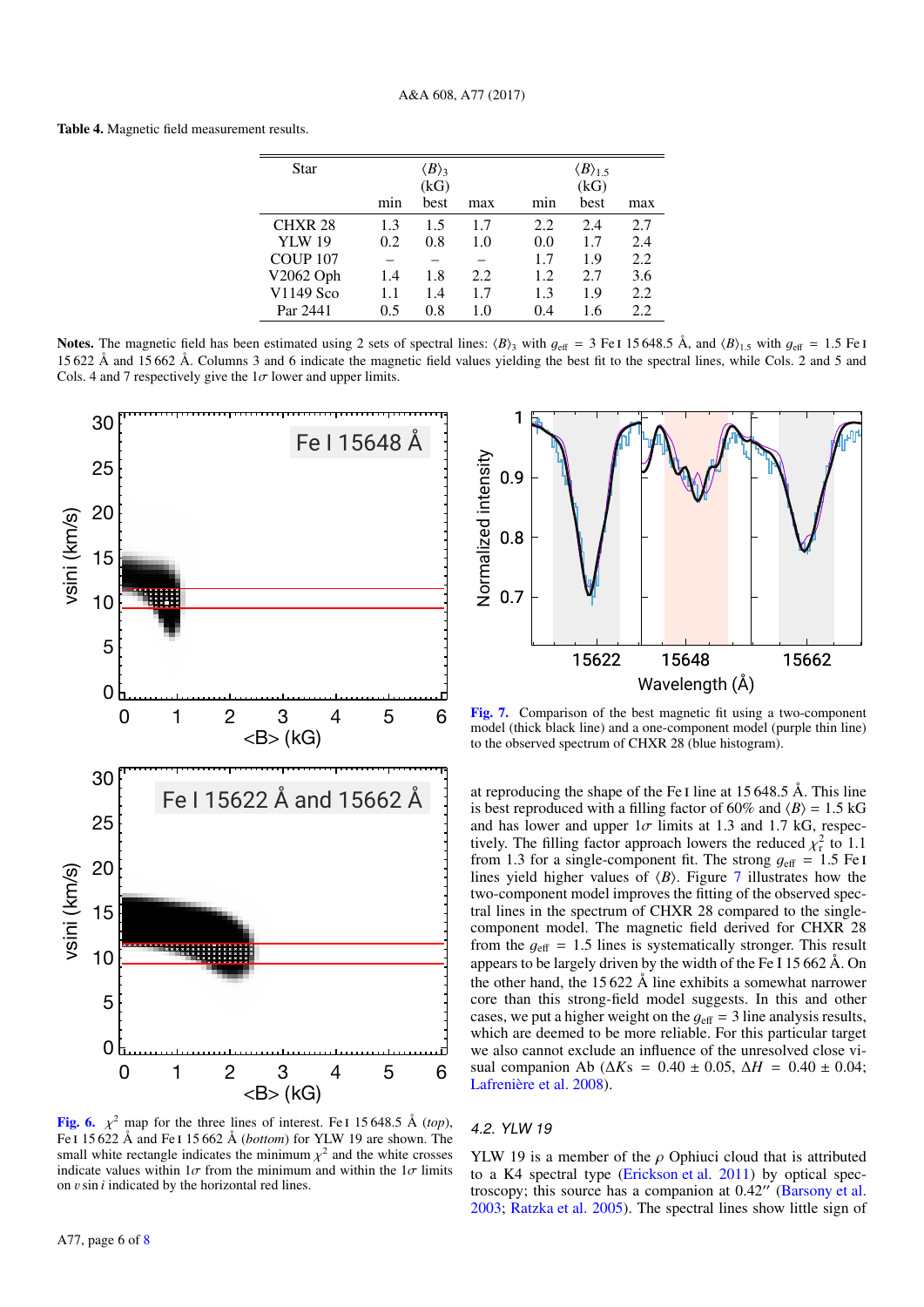

[Fig. 8.](http://dexter.edpsciences.org/applet.php?DOI=10.1051/0004-6361/201731889&pdf_id=8) HR diagram position of T Tauri stars with magnetic field measurements from near-IR spectroscopy from this work (filled circles) and from the literature (open circles). The radius of the circles is proportional to the square of the magnetic field strength. Filled light orange and filled dark orange circles represent  $\langle B \rangle$ <sub>1.5</sub> and  $\langle B \rangle$ <sub>3</sub> measurements, respectively, from Table 4. We overplot the zero age main sequence (ZAMS; dashed purple line), the evolutionary tracks for 0.5, 1, 2, and 3  $M_{\odot}$  (dark lines), and the limit between fully convective and partially convective interiors (dotted green line) from the Yale–Potsdam Stellar Isochrones grid (Spada et al. 2017). The key in the lower left corner gives the corresponding symbol sizes for magnetic field strengths of 1, 2, and 3 kG.

magnetic broadening. The  $g_{\text{eff}} = 3$  Fe I line restricts  $\langle B \rangle$  with  $1\sigma$ between 0.2 and 1.0 kG with a best fit for  $\langle B \rangle = 0.8$  kG.

limits are 1.1 and 1.7 kG. The  $\chi^2$  value of the fit is 1.5 for a two-component model and 2.0 for a single-component model two-component model and 2.0 for a single-component model.

#### 4.3. COUP 107

COUP 107 lies in the Orion nebula cluster and has a spectral type between K0 and K4 (Da Rio et al. 2012; Hillenbrand 1997). The  $g_{\text{eff}}$  = 3 Fe I line at 15 648.5 Å is severely blended and unsuitable for our analysis in the *H*-band spectrum, leaving only the couple of  $q_{\text{eff}} = 1.5$  Fe I lines. These two lines alone provide a weaker constraint on the magnetic field modulus, but still yield a lower and upper  $1\sigma$  limit at 1.7 and 2.2 kG, respectively, with a best-fit at  $\langle B \rangle$  = 1.9 kG.

#### 4.4. V2062 Oph

V2062 Oph is a K3 star and X-ray source belonging to the  $ρ$  Ophiuci cloud (Bouvier & Appenzeller 1992). The  $g_{\text{eff}}$  = 3 Fe i line is best described with synthetic spectrum computed for  $\langle B \rangle$  = 1.8 kG. The corresponding  $1\sigma$  confidence limits are 1.4 and 2.2 kG.

#### 4.5. V1149 Sco

V1149 Sco is a known member of the Upper Scorpius association with a G7 spectral type (Houk & Smith-Moore 1988; Luhman & Mamajek 2012). The shape of the Fe I 15 648.5 Å line was too complex to be correctly reproduced using a singlecomponent magnetic model, so we used a two-component model. The best fit of the Fe I 15 648.5  $\AA$  was obtained using a filling factor of 50% and  $\langle B \rangle = 1.4$  kG. The corresponding  $1\sigma$ 

# 4.6. Par 2441

Par 2441 is a F9 star from the Ori OB1c association around the Orion nebula cluster (Calvet et al. 2004). The *H*-band spectrum of this star exhibits a marginal evidence of magnetic broadening and the fitting of the Fe I line at 15 648.5 Å suggests  $\langle B \rangle$  between 0.5 and 1.0 kG with a best fitting value of  $\langle B \rangle = 0.8$  kG.

# **5. Conclusions**

We characterized the magnetic broadening of magnetically sensitive spectral lines for a sample of low to intermediate mass T Tauri stars and derived their average surface magnetic field strengths. We showed that Fe I lines around  $15\,600\text{ Å}$  represent suitable magnetic diagnostics for cool stars with effective temperatures ranging from 4000 to 6000 K. Magnetic fields are detected for five out of six stars in our sample. We extended previous measurements of mean magnetic field strengths obtained with this method to mostly uncharted regions of the PMS HR diagram. We do not seem to detect magnetic fields as strong among T Tauri stars of intermediate mass as those found for their lower mass counterparts.

Magnetic field strengths inferred from the  $g_{\text{eff}} = 3$  Fe I line range from 0.8 to 1.8 kG, while magnetic field strengths inferred from the less magnetically sensitive  $q_{\text{eff}} = 1.5$  Fe I lines are systematically stronger and range from 1.7 to 2.7 kG. The systematic difference between the magnetic field strength obtained with these two diagnostics hints at uncertainties in the modelling. Yet, the two sets of results are formally compatible except for the case